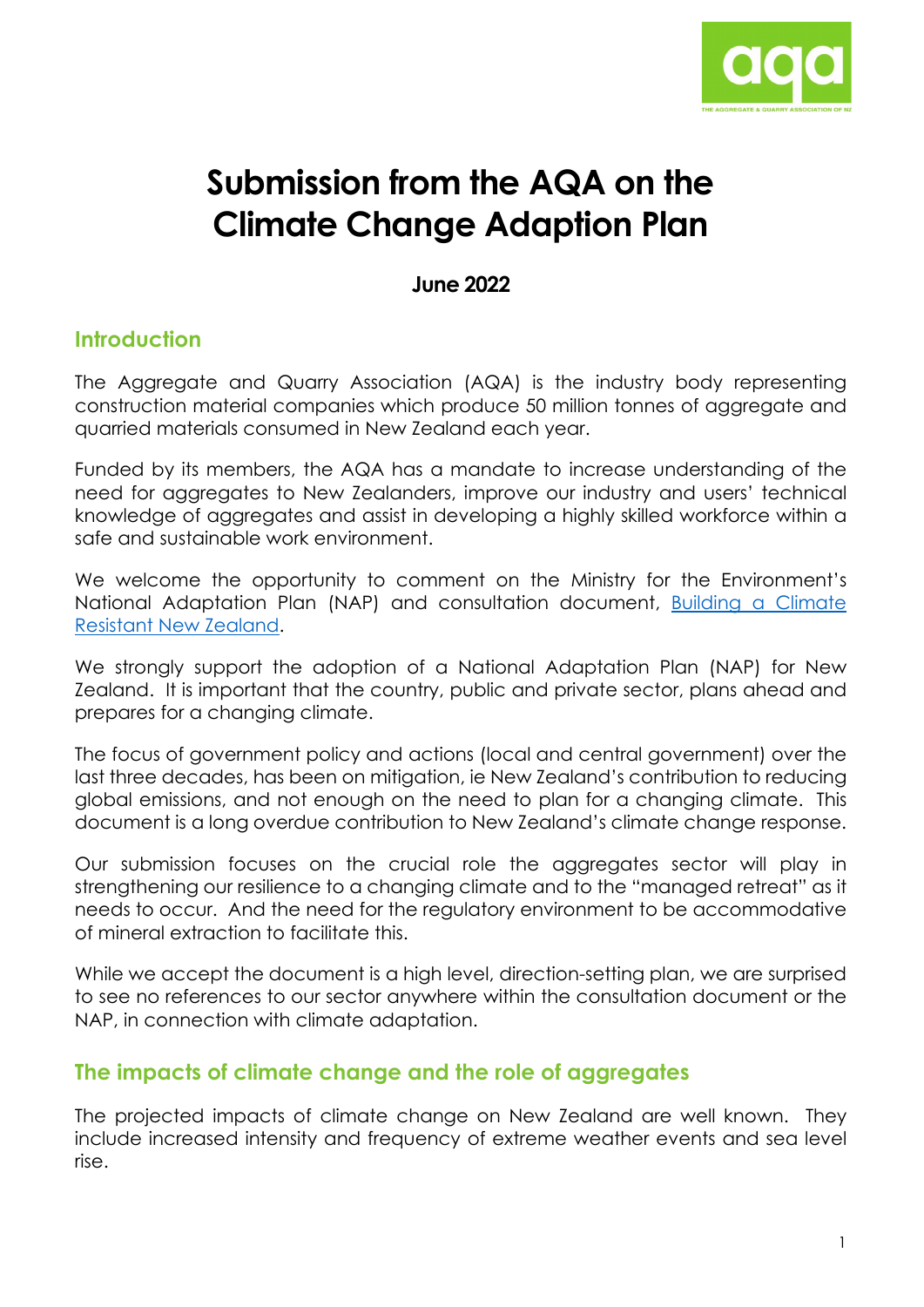

Aggregates and other minerals will play a vital role in protecting, accommodating and retreating from the effects of climate change, to use the terms in the model described on page 9 of the consultation document.

Aggregates are needed to make infrastructure more resilient to resist extreme weather events. They will be required to build the structures that will protect against the ravaging effects of stronger storms, sea level rise and increased flooding on our infrastructure, communities, and ecosystems.

The flooding and coastal erosion that threatens our infrastructure, and livelihoods is already being protected by quarried rock and other aggregate in the form of seawalls. New and strengthened sea walls and other such protections made from rock and/or steel-reinforced concrete will be required. Sea walls stabilise coastal roads and rail corridors and provide enhanced community facilities.

To the extent climatic events overcome these protections, the damage to homes and infrastructure will again require aggregates to fix and replace the damage. Where climate impacts require relocation or retreat of communities, whether in preparation for or response to climatic events, aggregates, as key components of the construction sector will be at the fore in the form of concrete and other construction materials.

It's important to note, sand, limestone and aggregates are essential to make concrete.

Not only will aggregates be needed to help contain the effects of climate change, access to them will be disrupted by climate change. For example, drought will not only impact on electricity generation, as specified on page 8. The resulting reduction in river flows will reduce the quality and quantity of aggregate deposits in rivers . The reduced aggregate from this source means there will be more pressure on hard rock, land based, aggregate sources.

## **The regulatory environment**

Aggregate and mineral supply is constrained in New Zealand and the country is already experiencing shortages in many places. Demand for aggregates is expected to increase as New Zealand's population and economy grows over the coming years which will further exacerbate the shortages. These forecasts do not incorporate the need for climate adaptation or managed retreat which will create even more demand and stretch the supply even further.

Increased competition for limited aggregate supply means there will be increasing shortages for various grades and types of aggregate product. This could disrupt the path towards New Zealand's climate adaptation or curtail existing building and infrastructure projects around the country.

It will be essential that New Zealand's environmental planning / regulatory environment is accommodative of aggregates to facilitate the production of sufficient quantity to meet these competing demands.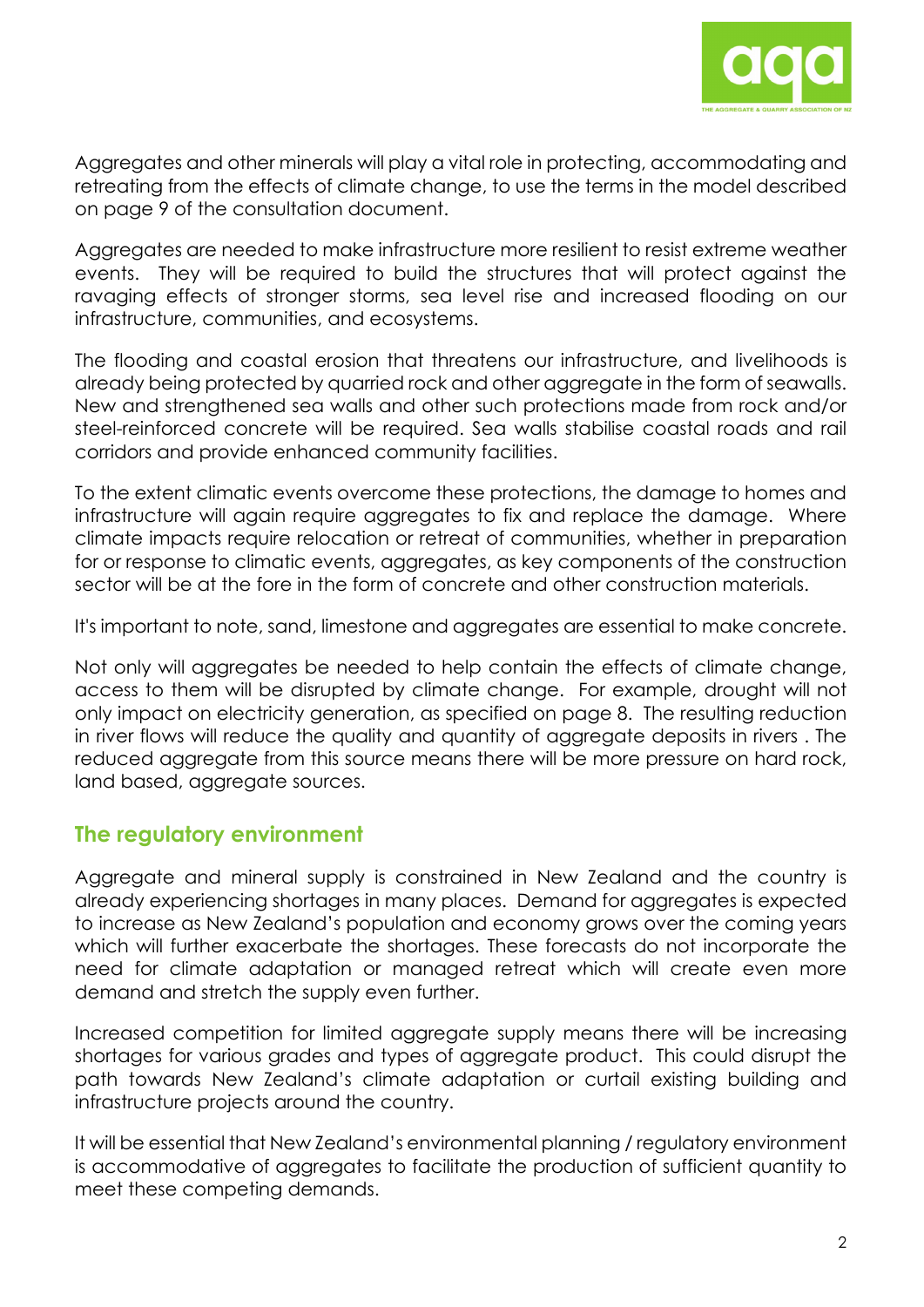

The National Planning Framework, being prepared under the resource management reform for example, must protect and enable access to aggregates. The Adaptation Plan needs to incorporate this goal as one of its actions.

A key feature of the sector that the regulatory environment needs to allow for is the fact that mineral and aggregate deposits are finite and can only be sourced where they are physically located. This means there is a need for careful planning by local authorities to ensure sites suitable for aggregate extraction are protected and access must not be inadvertently shut off.

## **Other comments on the documents**

#### **Infrastructure / Physical Assets**

The Draft Plan has a significant section on infrastructure and makes several references to The New Zealand Infrastructure Strategy, completed recently by the Infrastructure Commission, Te Waihanga. This strategy is important for the adaptation plan because of the need to strengthen the resilience of our infrastructure.

We note that the strategy makes several mentions of the importance of aggregates and steel to the provision and renewability of infrastructure, and the need for careful planning by local authorities to ensure sites suitable for aggregate extraction are protected, such as through zoning.

In particular, Recommendation 28 of the strategy which emphasises the need for security of supply of essential materials to build, renew and maintain infrastructure and specifically mentions aggregate, bitumen, cement, concrete and steel.

We note that on page 65 of the Draft Adaptation Plan, under Critical Action, 'Develop a methodology for assessing impacts on physical assets and the services they provide', there is a discussion on the risks of climate change on physical assets.

The impact that climate change is likely to have on aggregate demand and supply, and its impact these supply chain constraints are likely to have in turn on infrastructure, should be part of this.

## **Rail Investment**

On page 68 under Supporting Action - 'Progress the rail network investment programme', the Draft Plan refers to the need for long term investment in rail. It should be noted that increasing the rail network will require, among other things, significant quantities of ballast. The source rock of ballast is the same rock quality required for sea walls and flood mitigation. This again raises the prospect of competing and increased demand for aggregate, and again emphasises the need for careful planning to ensure the supply is not exhausted.